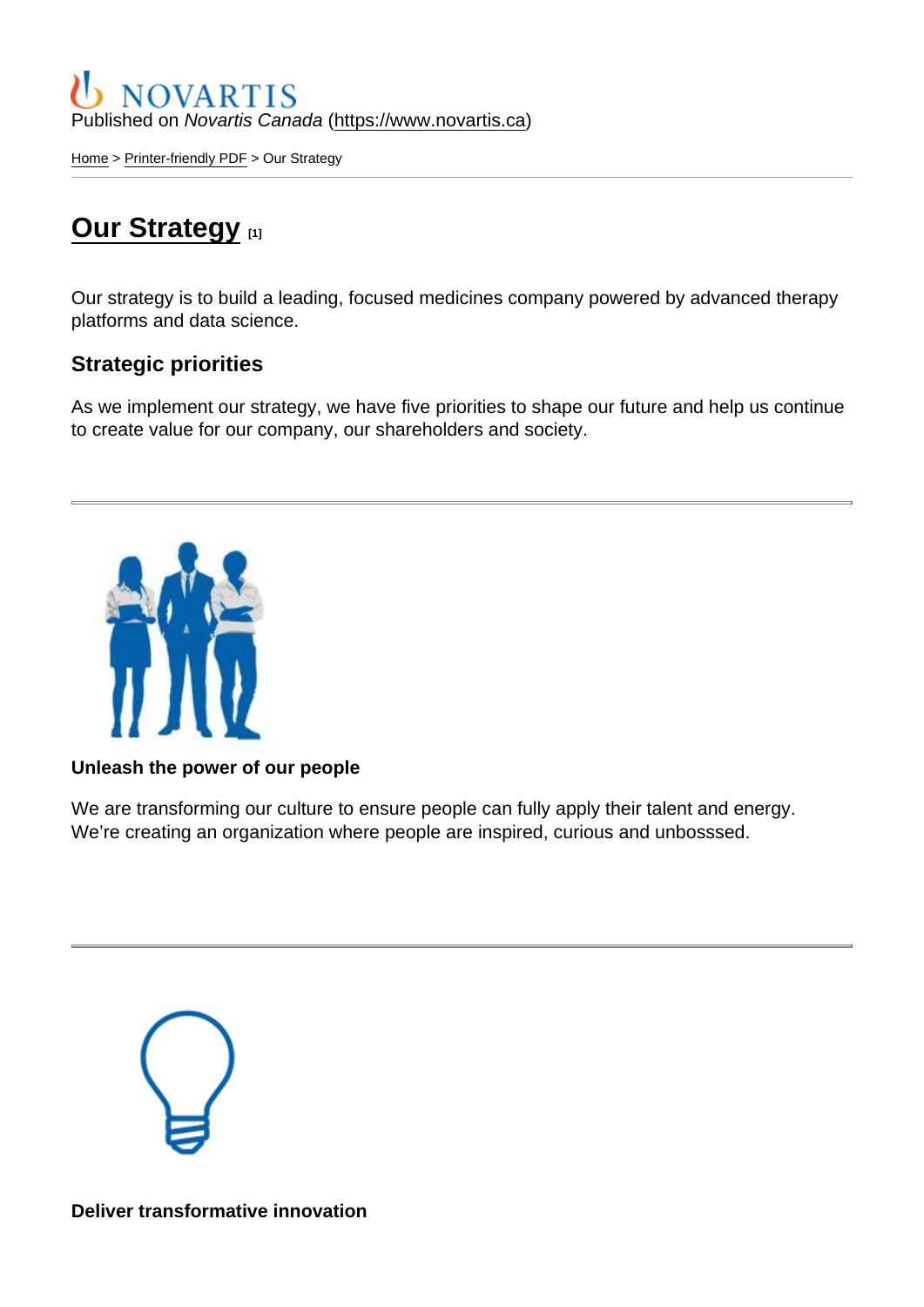In our pursuit of transformative treatments, we challenge medical paradigms and explore possibilities to cure disease, intervene earlier in chronic illnesses, and find ways to dramatically improve quality of life.



## **Embrace operational excellence**

We are rethinking how we work, embracing agile teams and building better productivity into our company to free resources that we can invest in innovation and help boost returns.



#### **Go big on data and digital**

We aim to spark a digital revolution at Novartis, embracing digital technologies, advanced